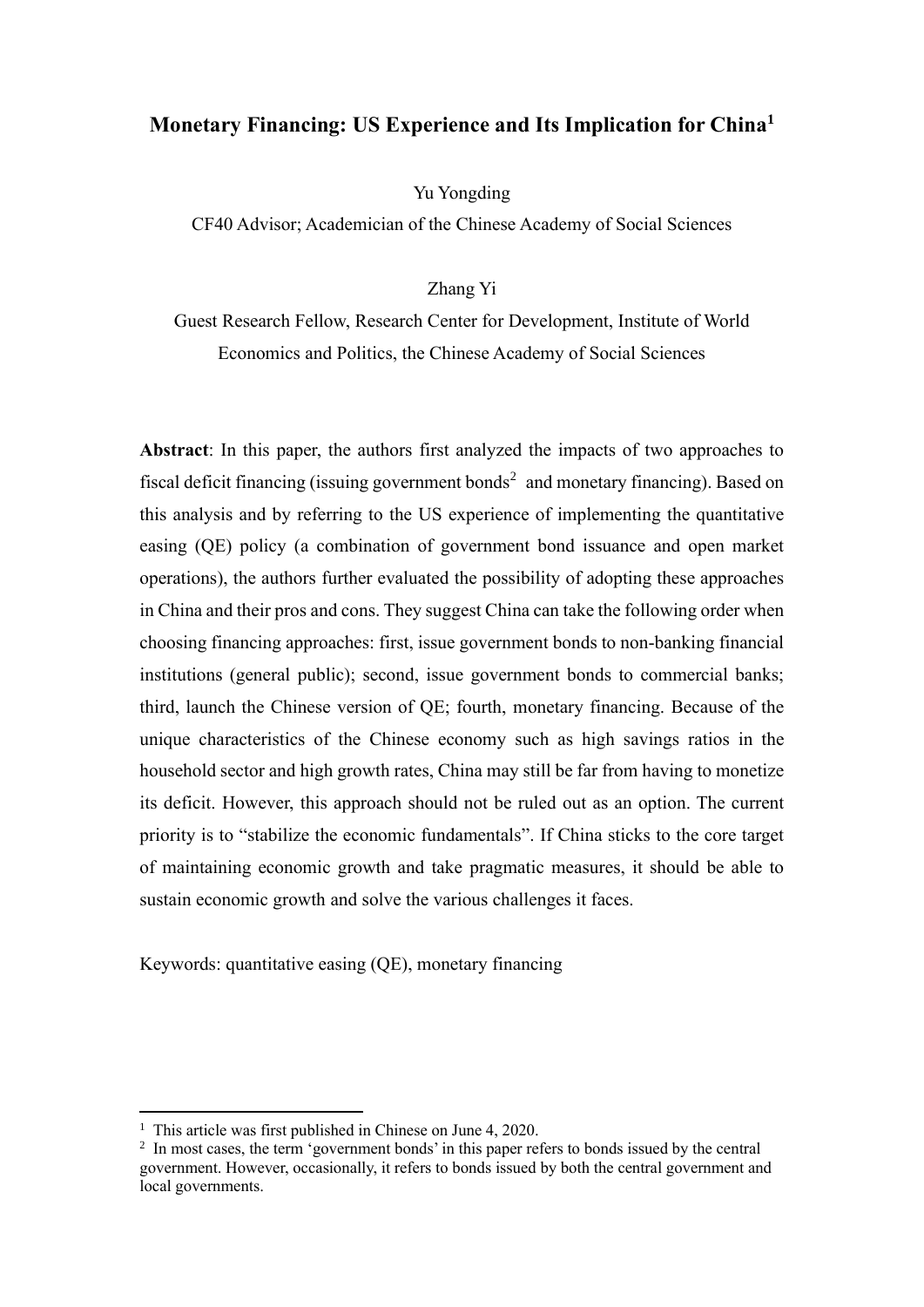In response to the novel coronavirus, China has adopted a more proactive fiscal policy. In the 2020 Government Work Report, China allowed the deficit-to-GDP ratio to exceed 3% for the first time in years. A thorough study of the Report and other official data show that the implied fiscal deficit-to-GDP ratio would far exceed 3%. Against this backdrop, how to finance the deficit has become an important issue in 2020 and years to come.

In fact, prior to the "Two Sessions" , the academic community and government research departments had already started a heated debate over how to finance fiscal deficit. We believe such discussions are necessary. As long as both sides could avoid bookishness and dogmatism, and listen to opinions from all angels, they could reach consensus on the basis of logic and facts.

There are four major arguments against monetary financing (monetization of fiscal deficit). First, under China's legal system, the central bank is not allowed to finance fiscal deficit by purchasing government bonds in the primary market. Second, once monetary financing is activated, it might be used repeatedly, which will not only increase the level of the leverage ratio, resulting in bigger debt risk, but also compromise the government's credibility and increase inflation. The third and the most important reason is that the Chinese economy has not yet reached a point where monetary financing must be implemented, and China's high level of savings can be used to purchase government bonds to finance fiscal deficit without causing the crowding-out effect. Fourth, because the biggest problem now is lack of smooth policy transmission mechanisms, as long as conventional monetary and fiscal policies can be implemented effectively accompanied by relevant reforms, and the efficiency of capital utilization can be improved, the objectives of countercyclical adjustment could be fully fulfilled.

On the other hand, support for monetary financing is mainly based on three aspects. First, due to the unprecedented pressure of economic slowdown, the conventional government debt issuance will very likely have crowding-out effect. Second, by turning the formerly implicit quasi-monetary financing process into an explicit one, monetization of fiscal deficit can help strengthen fiscal discipline at all levels. Third, with reduced demand, monetizing fiscal deficit will not cause inflation to get out-of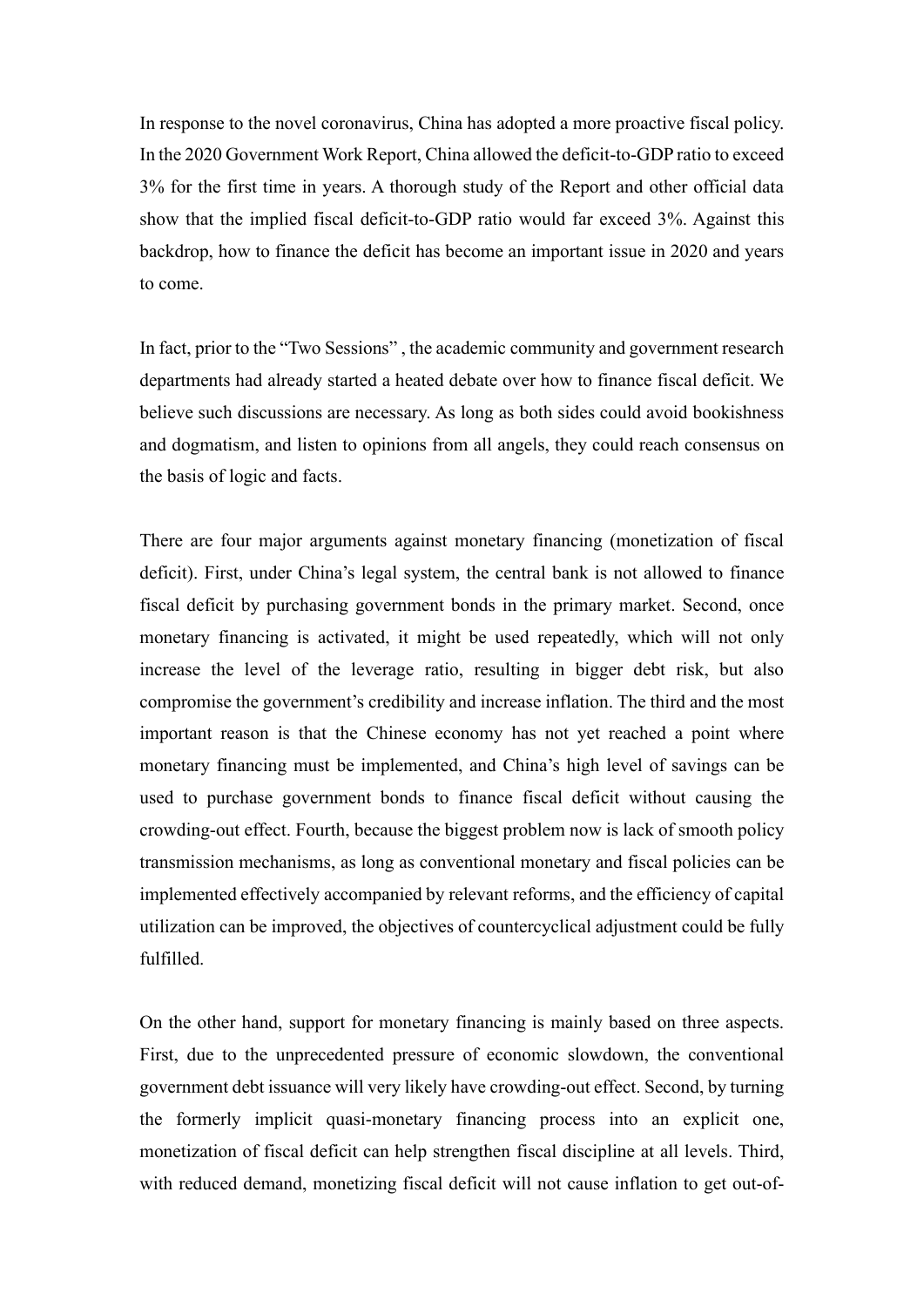control.

More experts take a neutral stance toward monetary financing. While they don't think it necessary to take extreme policies like monetary financing yet, they don't reject this proposal totally either, believing that if the economy continues to worsen, monetizing fiscal deficit can be a policy option. This essay is not aimed at reviewing these discussions because some have gone beyond the scope of economics while some others are based on assumptions which can only be tested with more practical experiences. Instead, this essay simply focuses on the impact of different financing methods on the balance sheets<sup>3</sup> of the central bank, financial institutions and the government. Based on this and by referring to the QE policy of the US during the global financial crisis, this essay analyzes the feasibility, as well as the pros and cons of China adopting different financing approaches.

# Ⅰ **. The difference between bond financing and monetary financing from a balance-sheet perspective**

Theoretically, there are three ways for the fiscal authority to finance fiscal deficit, namely, 1) borrowing money from nonbank financial institutions, 2) borrowing money from banks, and 3) borrowing from the central bank. Nonbank financial institutions include pension funds, mutual funds and individuals (the "general public"); for the US, they also include foreign investors such as those from China. Borrowing from nonbank financial institutions is different from borrowing from banks: if fiscal deficit is totally financed by nonbank financial institutions (the general public), money supply will not change; and if it is financed by borrowing from banks, money supply will not change either as long as only the asset structure of banks changes. As both take the form of debt issuance, we divide fiscal financing approaches into two categories: first, issuing government bonds, that is, the fiscal authority issues government bonds to the general public through primary dealers; second, now heatedly discussed, monetary financing, in which the central bank creates money to buy government bonds directly. To simplify analysis, we treat banks as the general public as well. In our analysis, we assume the

 $3$  The fiscal authority is the subject of the implementation. The narrow meaning of government balance sheet does not include state-owned enterprises.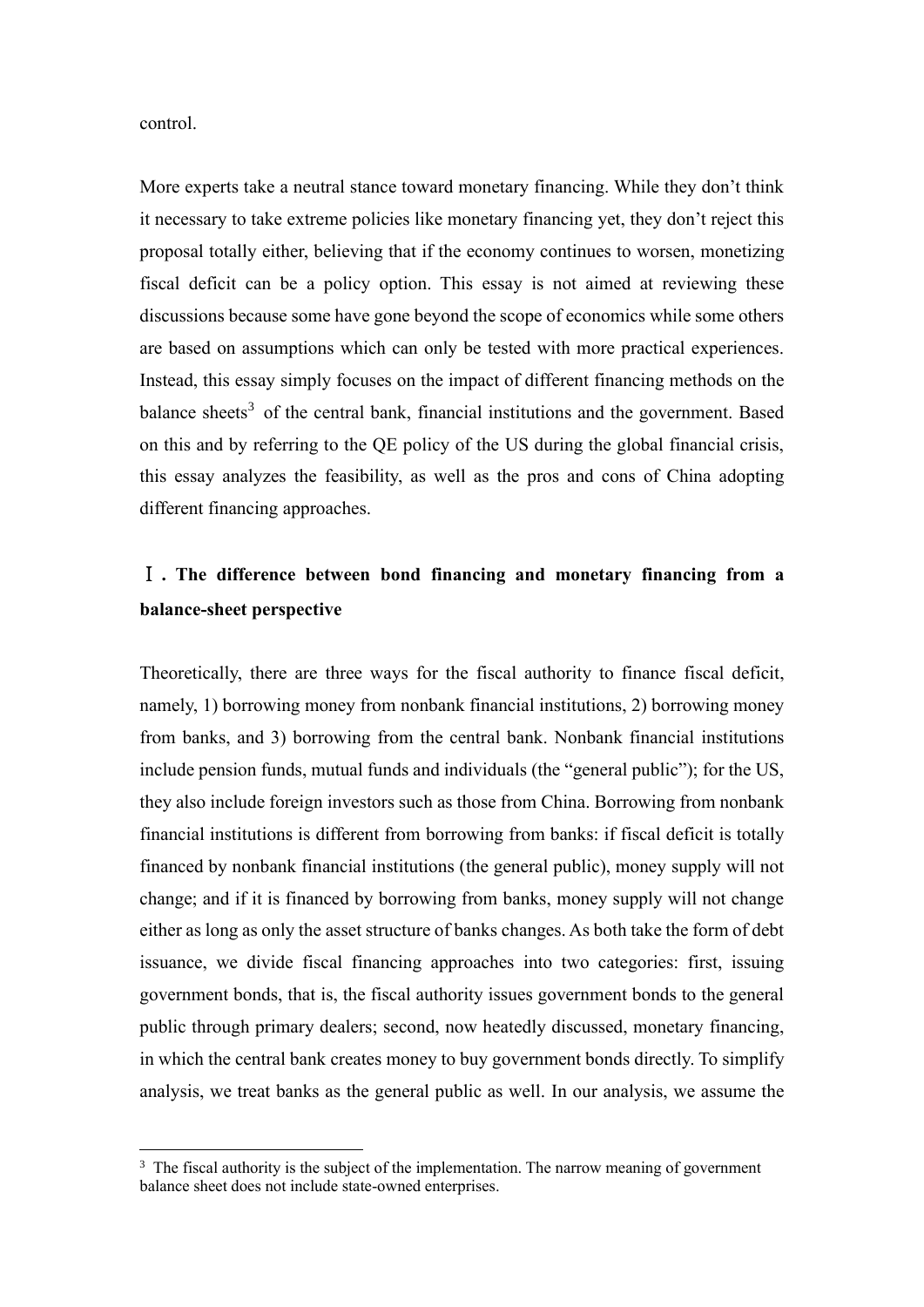government issues 100 units of bonds to analyze the different effects of the two approaches.

## Scenario 1: bond financing

Under this model, the government's balance sheet will see increase of both assets (if in the form of cash, current asset increases; if in the form of investment, long term asset increases) and liabilities (government bonds) by 100 units. Assuming that all government bonds are purchased by commercial banks whose total assets remain the same (only the asset structure would change), the banks' assets will increase by 100 units in the form of government bonds, while either reserves will reduce by 100 units if the bonds are purchased with excess reserves, or debt receivables from other financial institutions will reduce if the bonds are purchased with cash. During this process, no change will occur in the value of assets or liabilities on the central bank's balance sheet (though the structure of liabilities might change).

**Table 1: Changes in the balance sheets of the fiscal authority and commercial banks when fiscal deficit is financed by government bond issuance**

| Fiscal authority | Assets                                           | Liabilities                 |
|------------------|--------------------------------------------------|-----------------------------|
|                  | $+100$ units of current assets (long             | $+$ 100 units of government |
|                  | term asset)                                      | bonds                       |
| Commercial       | Assets                                           | Liabilities                 |
| banks            | -100 units of debt receivable from               |                             |
|                  | financial institutions<br>other<br><sub>or</sub> |                             |
|                  | reserves                                         |                             |
|                  | $+100$ units of government bonds                 |                             |

Bond financing will not lead to increase of money supply, hence will not create inflation. However, issuing new bonds to the general public may cause interest rates to rise which can have crowding-out effects on private investments.

Scenario 2: Monetary financing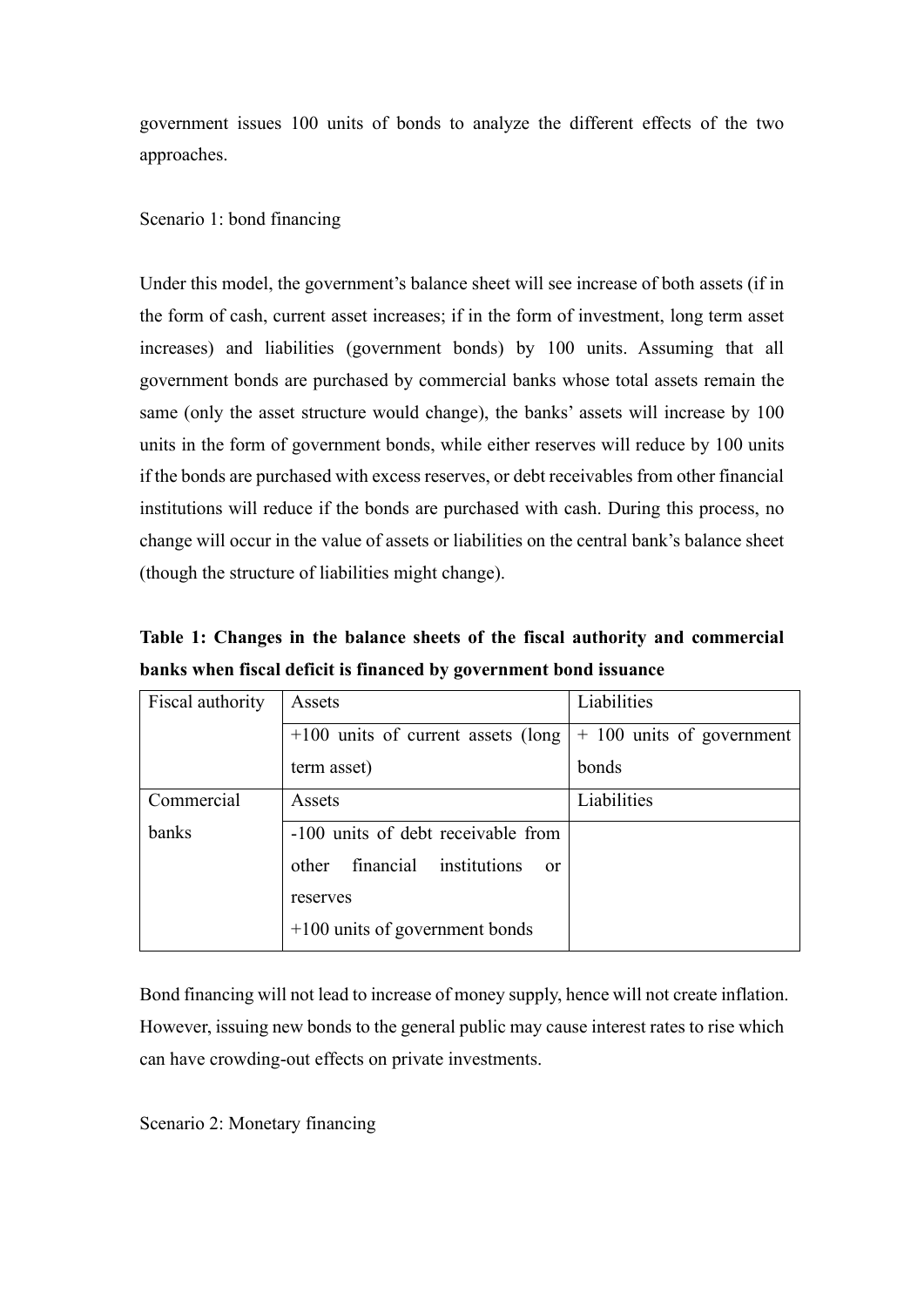Under this scenario, the balance sheet of the fiscal authority remains the same as that under scenario 1; but the assets and liabilities of the central bank will each increase 100 units, with the assets increasing by 100 units of government bonds. As the bonds are purchased from the fiscal authority directly through the creation of new money, the increase of liabilities is reported as an increase of the fiscal authority's deposit at the central bank. While the central bank's assets increase by 100 units of government bonds under both methods, the liabilities increase by 100 units of M0 or M1 under monetary financing<sup>4</sup> . In other words, monetary financing increases money supply.

**Table 2: Changes in the balance sheets of the fiscal authority and the central bank under the monetary financing model**

| Fiscal       | <b>Assets</b>                        | Liabilities                           |
|--------------|--------------------------------------|---------------------------------------|
| authority    | $+100$ units of current assets (long | $+100$ units of government bonds      |
|              | term asset)                          |                                       |
| Central bank | Assets                               | Liabilities                           |
|              | $+100$ units of government bonds     | $+100$ units of deposit by the fiscal |
|              |                                      | authority                             |

Because monetization of fiscal deficit requires the central bank to create additional money, it will not have crowding-out effect on private investments. However, it will increase monetary supply by an amount equal to the fiscal deficit, hence the risk of inflation will rise, which is why many economists in China argue against this approach.

## Ⅱ**. Quantitative easing policy of the US, a practice of indirect monetary financing**

In the third quarter of 2008, the subprime mortgage crisis deteriorated rapidly in the US. To stabilize the financial system and stimulate economic growth, the Federal Reserve launched the quantitative easing policy (QE) drawing on Japan's experience. At first, the Fed and many US economists emphasized that QE was simply an expansion of the open market operations (OMO). OMO is the major monetary policy instrument of the Federal Reserve by which the Fed sells and purchases short-term Treasury bills to

<sup>&</sup>lt;sup>4</sup> The fiscal authority will not deposit funds at the central bank for a long time, and once the funds are "used", currency in circulation in the society will increase.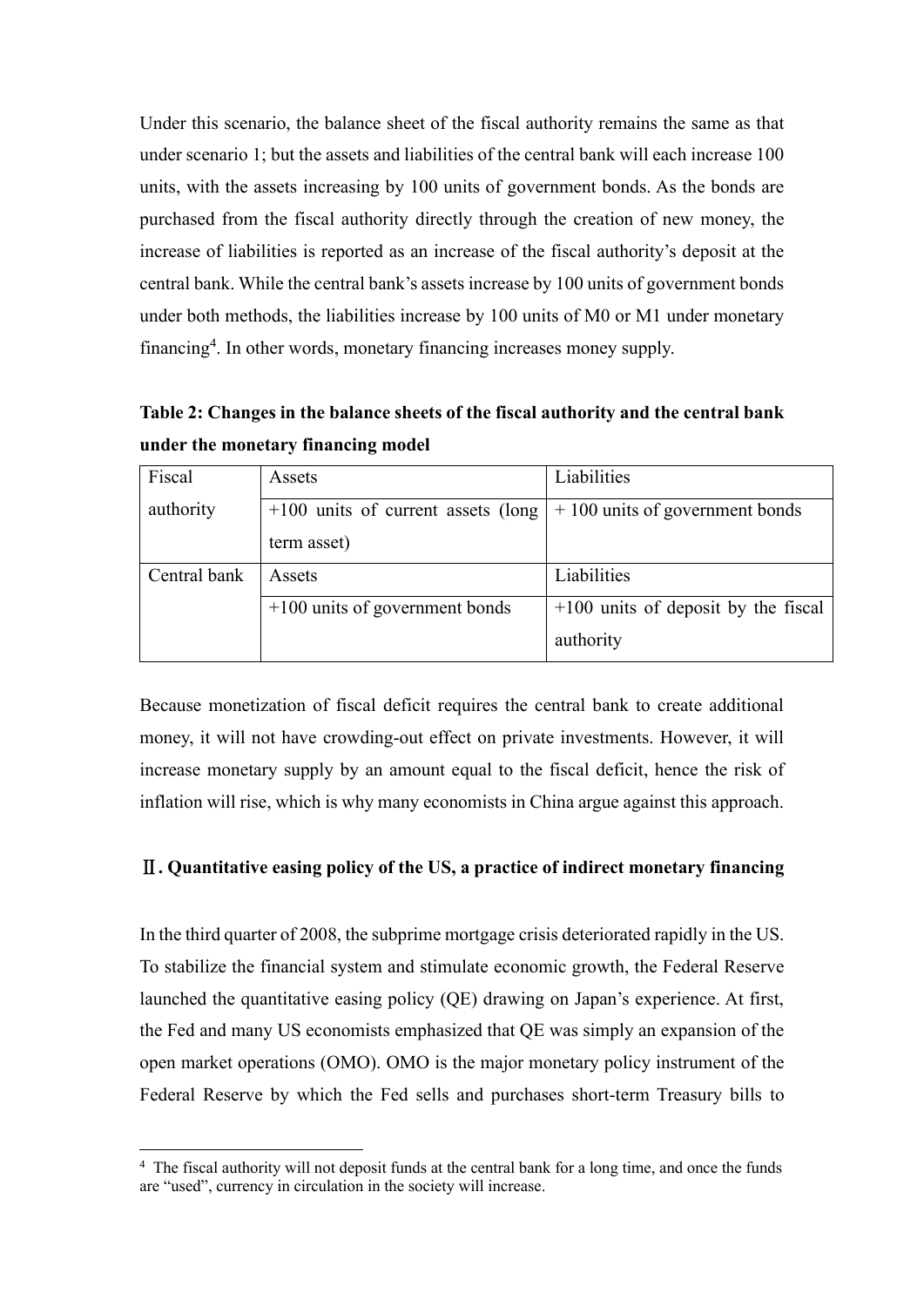adjusts the Federal funds rate. OMO works directly on the balance sheets of commercial banks and the central bank, but has no direct impact on the balance sheet of the Treasury.

| The Federal Reserve | Assets                     | Liabilities                |
|---------------------|----------------------------|----------------------------|
|                     |                            |                            |
|                     | $+100$ units of Treasuries | $+100$ units of base money |
|                     |                            |                            |
|                     |                            |                            |
|                     |                            |                            |
| Commercial banks    | Assets                     | Liabilities                |
|                     |                            |                            |
|                     | -100 units of Treasuries   |                            |
|                     |                            |                            |
|                     | $+100$ units of reserves   |                            |
|                     |                            |                            |
|                     |                            |                            |

**Table 3: Impact of OMO on the balance sheets of the Fed and commercial banks**

It can be easily seen that if the central bank purchases 100 units of Treasuries from commercial banks<sup>5</sup> through OMO, reserves of commercial banks at the central bank will increase by 100 units. The change of commercial banks' balance sheet is as follows: on the assets side, while government bills are reduced by 100 units, reserves are increased by 100 units; on the liabilities side, nothing is changed. For the central bank, while assets are increased by 100 units of Treasuries, liabilities are increased by 100 units of commercial banks' reserves. It should be noted that the Fed's OMOs is not directly related to the Treasury's management of Treasuries (the issuance of Treasuries to finance fiscal deficit).

The Fed can purchase a large amount of Treasuries, corporate bonds and asset-backed securities on the market. In appearance QE and OMO are very similar. There are 24 primary dealers in the US who could deal directly with the Fed including qualified banks and securities firms such as Morgan Stanley, Barclays, Wells Fargo, Goldman Sachs, JP Morgan and so on. These primary dealers participate in the auctions of newly issued government bonds (Dutch Auction) organized by the Federal Reserve Bank of New York on behalf of the Department of the Treasury. The Fed can only purchase the Treasuries from these primary dealers on the secondary market, rather than directly from the Treasury. <sup>6</sup>

<sup>&</sup>lt;sup>5</sup> Here refers to the "general public" which include commercial banks.

<sup>&</sup>lt;sup>6</sup> Historically, the selling of the US Treasuries had been conducted jointly by the Federal Reserve and the Department of the Treasury until March 1951 when the two signed agreement to separate the management of Treasuries and monetary policy.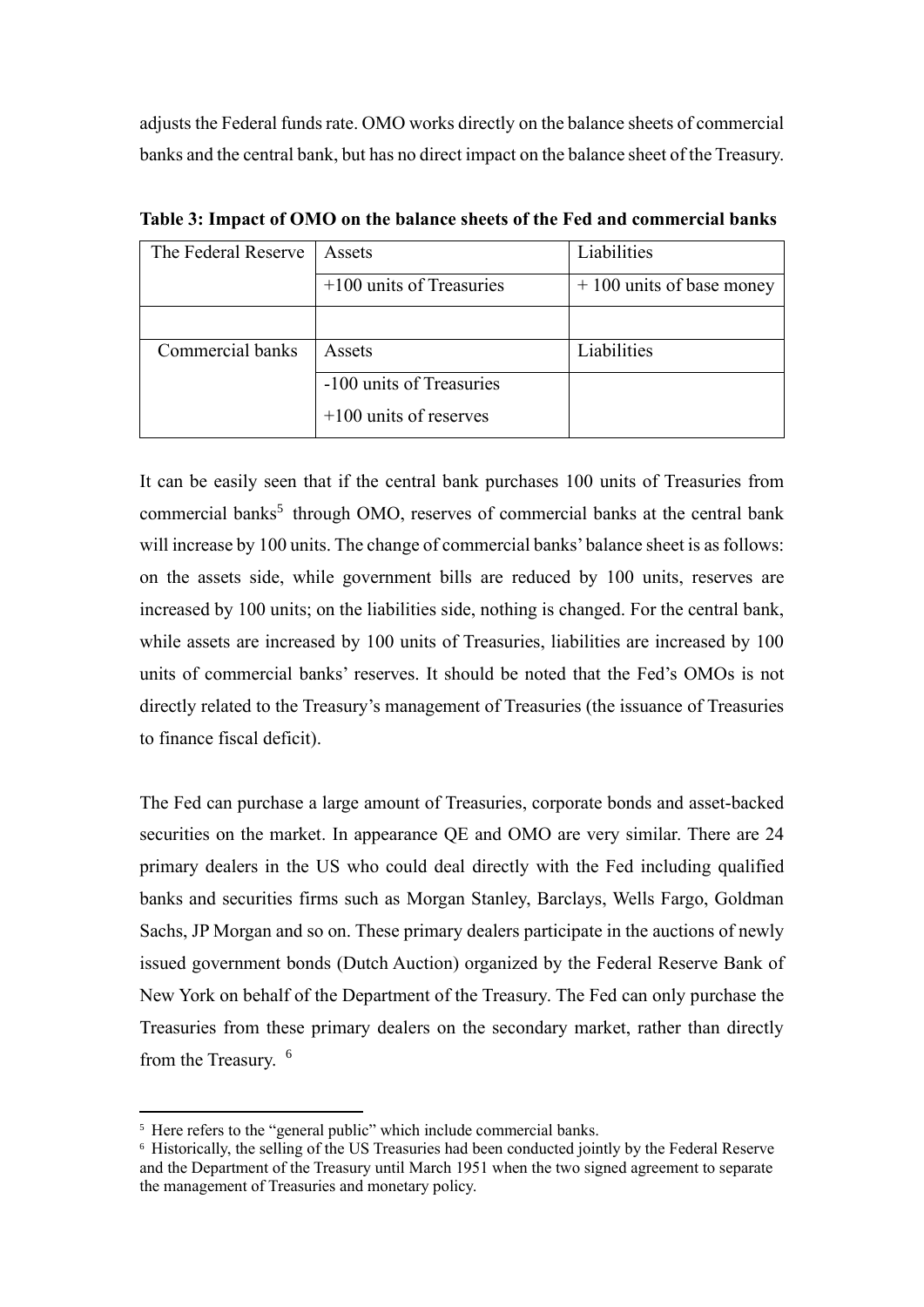During the fifty years from the 1950s to the 1990s, as part of the conventional monetary policy, OMO is mainly used by the Fed to adjust the federal funds rate and the growth of broad money supply by changing the amount of liquidity in the market. As the correlation between money supply growth and the actual performance of the economy became increasingly uncorrelated, the Fed no longer treated the growth of money supply as a policy target after July 2000. In 2006, the Fed stopped releasing data of M3, a measure of broad money supply.<sup>7</sup> Until the eve of the 2008 global financial crisis, the purpose of OMO had been maintaining the federal funds rate at the target level by adjusting the supply of reserve funds in the interbank money market through the purchase and selling of Treasuries. The OMO has nothing to do with the management of Treasuries. For instance, even when there is a surplus in fiscal revenue and the Treasury didn't issue new bonds, in order to cut the federal funds rate, the Fed will still purchase Treasuries in the secondary market to inject liquidity into the interbank market.

After the outbreak of the subprime crisis in 2008, the Fed first cut the federal fund rate to almost zero. From the end of 2008 to 2014, the Fed purchased a large amount of Treasuries with various maturities through OMO, in particular long-term Treasury bonds. This was known as the quantitative easing (QE) policy.

With the QE policy, the Fed purchases US Treasury bills at a much larger scale than it would normally do under OMO, and most of the Treasuries purchased are long-term. In addition, the Fed also bought a lot of junk bonds. In the early days of implementing QE, the Fed and many US economists emphasized that it had nothing to do with monetary financing or monetization of fiscal deficits. It was merely an enhanced version of OMO.

In addition to the objectives of conventional OMOs, QE also has another four explicit or implicit policy objectives: first, push down long-term interest rates to reduce longterm financing costs; second, curb the decline of prices of toxic assets through purchase of ABSs; third, lower the yield of Treasuries to push up the stock market; fourth,

<sup>7</sup> https://www.newyorkfed.org/aboutthefed/fedpoint/fed49.html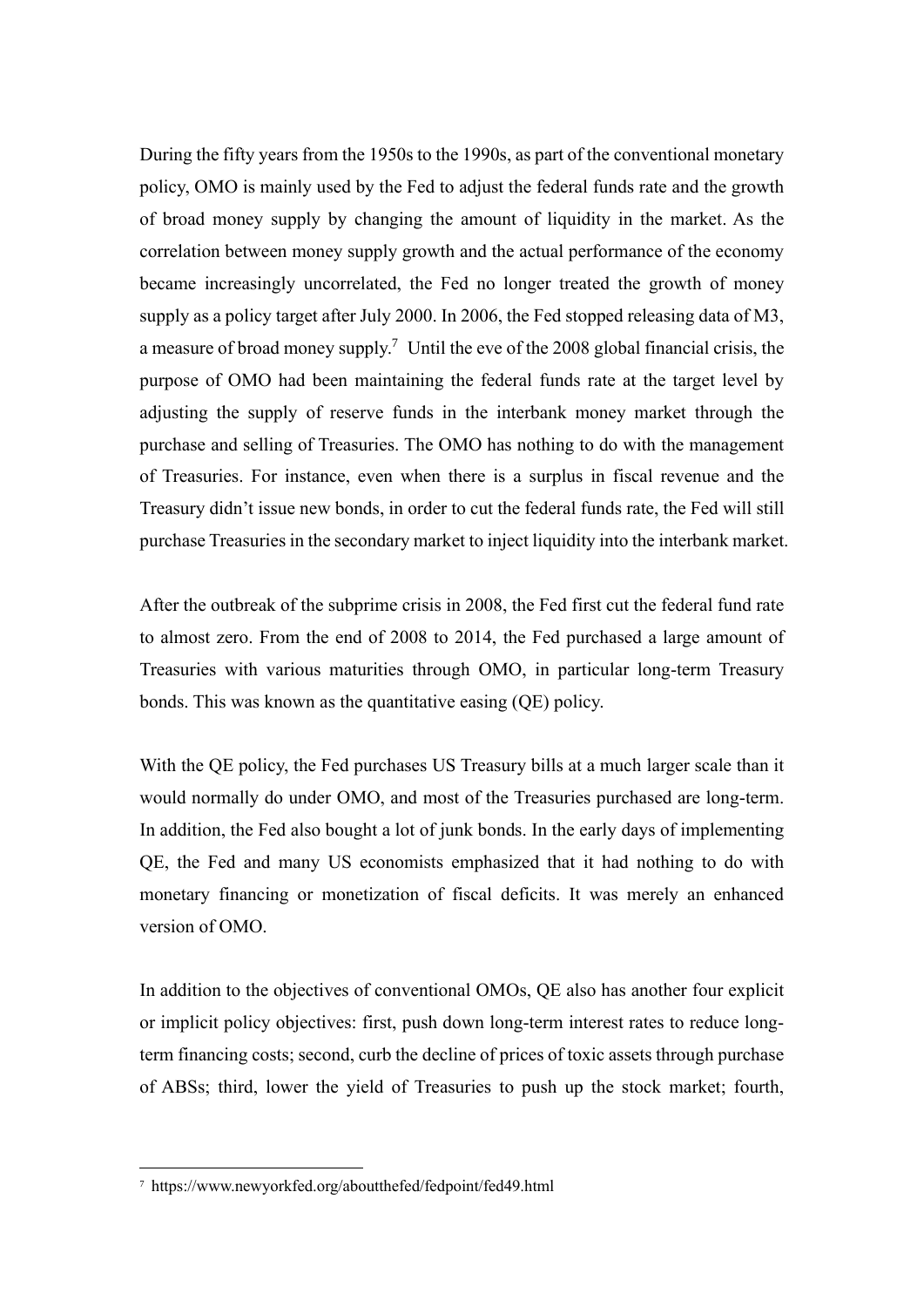indirectly monetize fiscal deficit. The first three are all market consensus, and we will elaborate on the fourth point below.

Since the subprime crisis, the Fed's OMO has been closely coordinated with the Treasury's fiscal stimulus policy. In 2008, the ratio of the US fiscal deficit to GDP was only about 3%, and in 2009 it jumped to more than 10%. Under such circumstances, if only Treasury bonds were used for financing fiscal deficit, the yield of Treasuries will inevitably rise significantly. The recession that followed the collapse of the subprime bubble, however, required the Fed to maintain a near-zero interest rate. In this case, to serve the dual needs of financing large-scale fiscal deficits and maintaining low interest rates, the Fed and the Treasury worked together to implement an alternative financing approach that is different from monetary financing or bond financing, i.e. bond financing  $+$  OMO.

Scenario 3: bond financing + OMOs

First, the Treasury sells bonds to primary dealers to finance the deficit. This would lead to changes in the balance sheets of the Treasury and commercial banks as shown in Table 1. On the balance sheet of the Treasury, assets would increase by 100 units of cash (or deposits), and liabilities would increase by 100 units of Treasury bonds. Commercial banks would have their assets increase by 100 units of Treasury bonds, and decrease by 100 units of other assets (we can assume a reduction of 100 units of excess reserves). This approach is standard bond financing. Most of the bonds sold by the US Treasury have been bought by foreign investors such as pension funds and mutual funds from China and Japan, only a small part is held by US banks.

Secondly, the Fed conducts OMO and buys a considerable amount of Treasury bonds from banks in the secondary market. The impact of this operation on the balance sheets of banks and the Fed is shown in Table 3. The Treasury bonds held by banks decreases by 100 units, but their reserve increases by 100 units. At the same time, the assets on the Fed's balance sheet increase by 100 units of Treasuries, and the liabilities increase by 100 units of the banks'reserve deposit with the Fed. As shown in Table 4, as a result of "bond financing + OMO", changes to the balance sheet of the Treasury are still the same as in the previous two scenarios. For the central bank, the process of conducting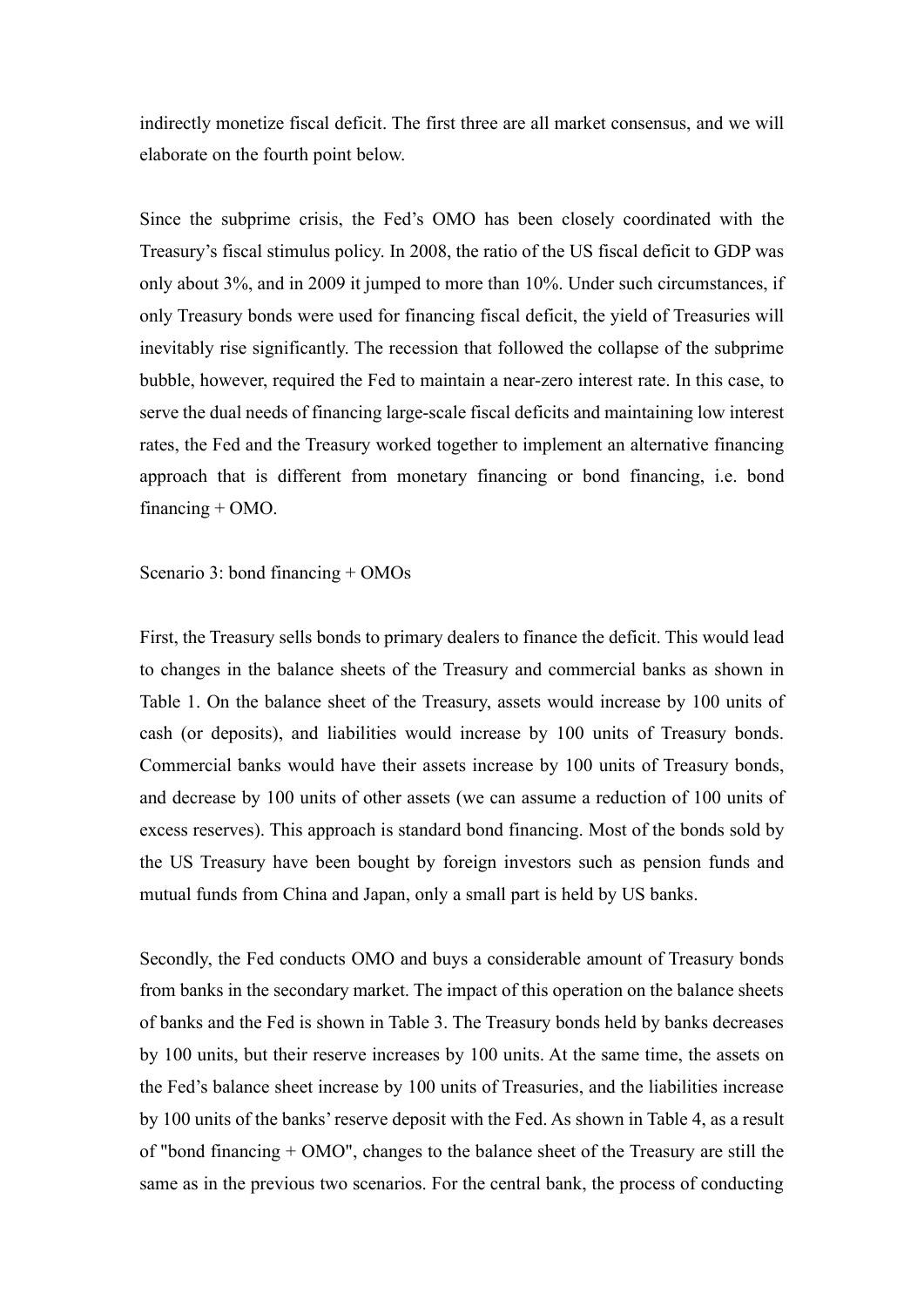OMO is the process of creating or eliminating money. The result of purchasing Treasury bonds from commercial banks is an increase of 100 units of Treasury bonds on the asset side, and an increase of 100 units of reserve deposit on the liability side. For commercial banks, when 100 units of Treasury bonds purchased from the primary market are bought by the central bank through OMOs, asset structure in their balance sheets may change, but the total assets and liabilities will remain the same.

| The Federal Reserve | Assets                  | Liabilities          |
|---------------------|-------------------------|----------------------|
|                     | $+100$ units of         | $+100$ units of base |
|                     | Treasuries              | money                |
|                     |                         |                      |
| Treasury            | Assets                  | Liabilities          |
|                     | $+100$ units of current | $+100$ units<br>of   |
|                     | assets (long<br>term    | Treasuries           |
|                     | assets)                 |                      |
|                     |                         |                      |
| Commercial banks    | Assets                  | Liabilities          |
|                     | -100 units of debt      |                      |
|                     | receivable from other   |                      |
|                     | financial institutions  |                      |
|                     | or reserves;            |                      |
|                     | $+100$ units of         |                      |
|                     | Treasuries;             |                      |
|                     | -100 units of           |                      |
|                     | Treasuries;             |                      |
|                     | $+100$ units of debt    |                      |
|                     | receivable from other   |                      |

**Table 4: Changes in the balance sheets of various parties as a result of government bond financing and OMO**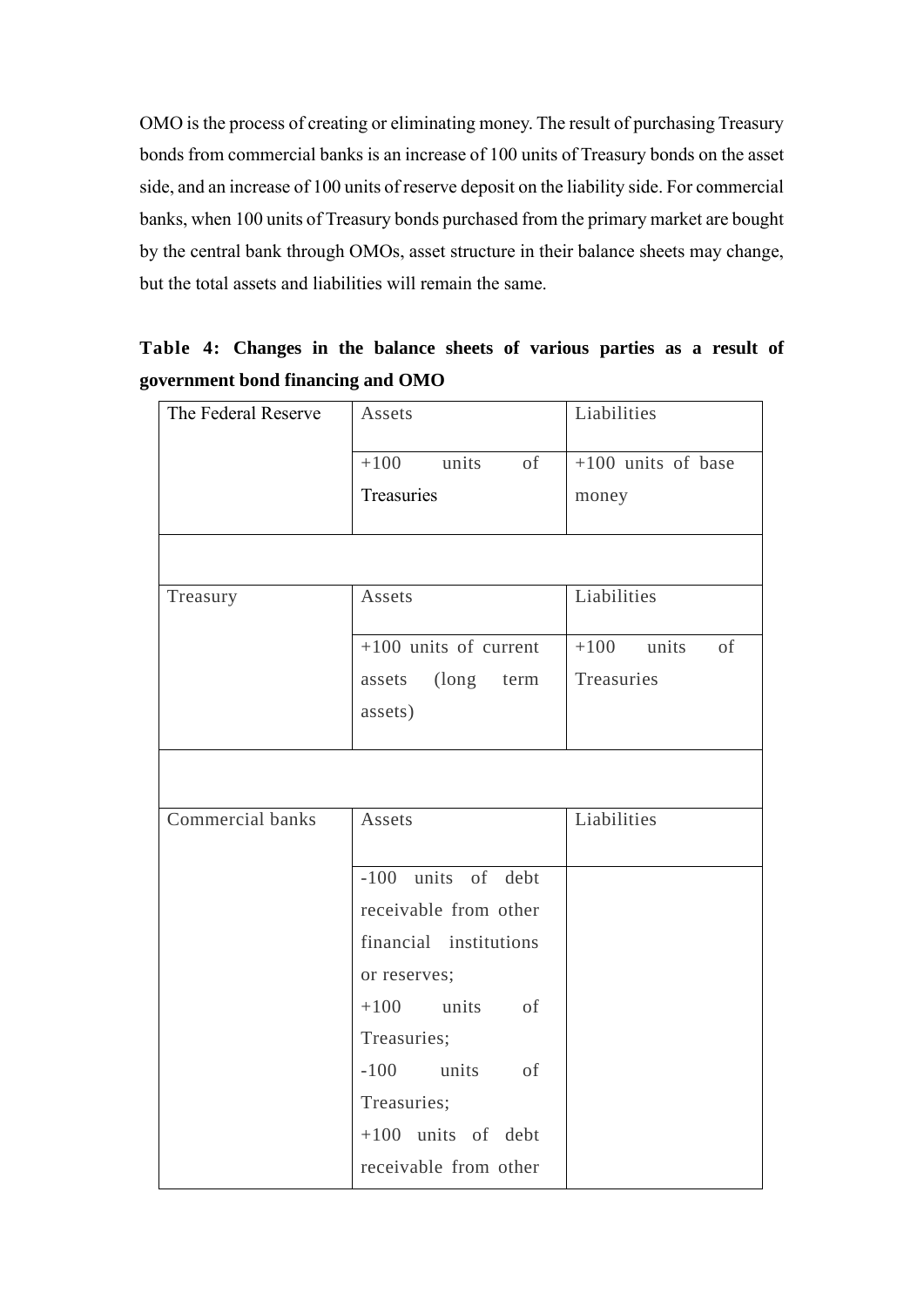| financial institutions |  |
|------------------------|--|
| or reserves            |  |
|                        |  |

From the Treasury's perspective, no matter which method is used, it always obtains the needed financing, but the impacts of the three approaches on the economy are different. In the first scenario, bond financing will not create additional money. But because commercial banks use their own funds to purchase Treasuries, funds available for private investment will be crowded out, and market interest rates will rise.

Monetary financing in scenario 2 and "bond financing + OMO" in scenario 3 are the same according to Ben Bernanke. In his famous speech on 'helicopter money' in 2002, he clearly pointed out: "A tax cut financed by money creation is the equivalent of a bond-financed tax cut plus an open-market operation in bonds by the Fed.' <sup>8</sup>But the authors believe that there is still a certain difference between the two. The former increases the Treasury's deposits on the central bank's balance sheet, and increased the supply of M0 or M1.

An increase in money supply will increase inflationary pressure. However, as a result of "bond financing + OMOs", the increase in the liability end of the central bank's balance sheet is base money, that is, the reserves deposited by commercial banks in the central bank, and there is uncertainty over whether the increased reserves will increase inflation pressure. Reserves are not money in the general sense, and no one can use reserves to purchase goods and services. The increase in reserves means enhanced capacity of commercial banks to make loans. In the case of insufficient demand or deflation, banks are reluctant to lend, and households and businesses are reluctant to borrow. So an increase in reserves does not necessarily lead to an increase in broad money supply. Commercial banks may deposit their cash obtained from selling Treasury bonds into the central bank in the form of excess reserves. At this time, the newly added base money will not go into circulation, and thus won't increase inflationary pressure.

<sup>&</sup>lt;sup>8</sup> Remarks by Governor Ben S. Bernanke, Before the National Economists Club, Washington, D.C., November 21, 2002.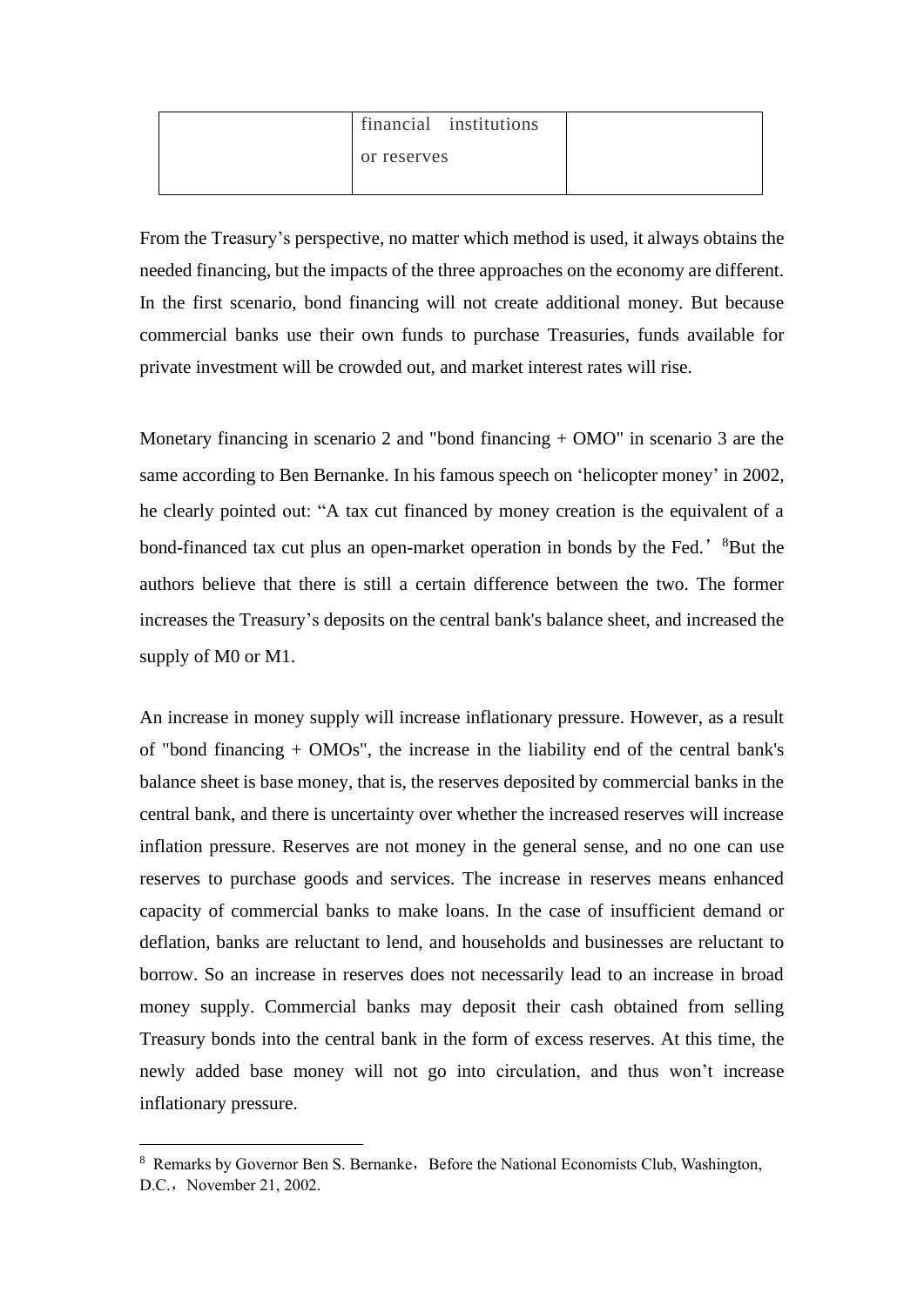Therefore, although the "bond financing + OMOs" approach can be regarded as an alternative to monetary financing to a certain extent, it is not entirely "helicopter money" and will not immediately translate into inflationary pressure. In order to distinguish it from "bond financing + OMO", we call the Fed's implicit monetary financing "bond financing  $+$  OE".

After 2008, the amount of newly issued US Treasury bonds expanded rapidly, from an average of US\$ 2-3 trillion per year to US\$ 5 trillion annually. The expansion also caused the outstanding balance of Treasuries to rise rapidly, from US\$ 10 trillion in 2008 to US\$ 23 trillion at the end of 2019.

Two observations can be made from the classification of asset holders and changes of the Fed's balance sheet -

First, foreign investors such as China and Japan, the Federal Reserve, and pension funds are the main buyers of US Treasury bonds, and their holdings of US Treasuries increased by US\$ 3.6 trillion, 2.1 trillion, and 1.7 trillion, respectively.

Second, on the liability side of the Fed's balance sheet, reserves of commercial banks (including statutory reserves and excess reserves) grew rapidly, from US\$ 11 billion in 2007 to US\$ 1.6 trillion in 2019, and in some year it even reached US\$ 2.5 trillion. Super-large commercial banks are underwriters of US Treasury bonds, but do not hold large amounts of Treasuries themselves. Normally, after buying Treasuries on the primary market, they will resell them to foreign investors, pension funds, and other financial institutions. The assets they hold are mainly housing mortgage loans and other traditional types of loans.

Traditional OMO would reduce the amount of Treasury bonds on the secondary market, such as those held by commercial banks (the target of OMO). With QE, more Treasury bills are issued, so we don't see an increase of the central bank's holdings of Treasuries accompanied by a simultaneous decrease of holdings by commercial banks and other investors which is common under OMO. The sharp increase of commercial banks' reserves shows that as underwriters have sold huge amounts of US Treasury bills to the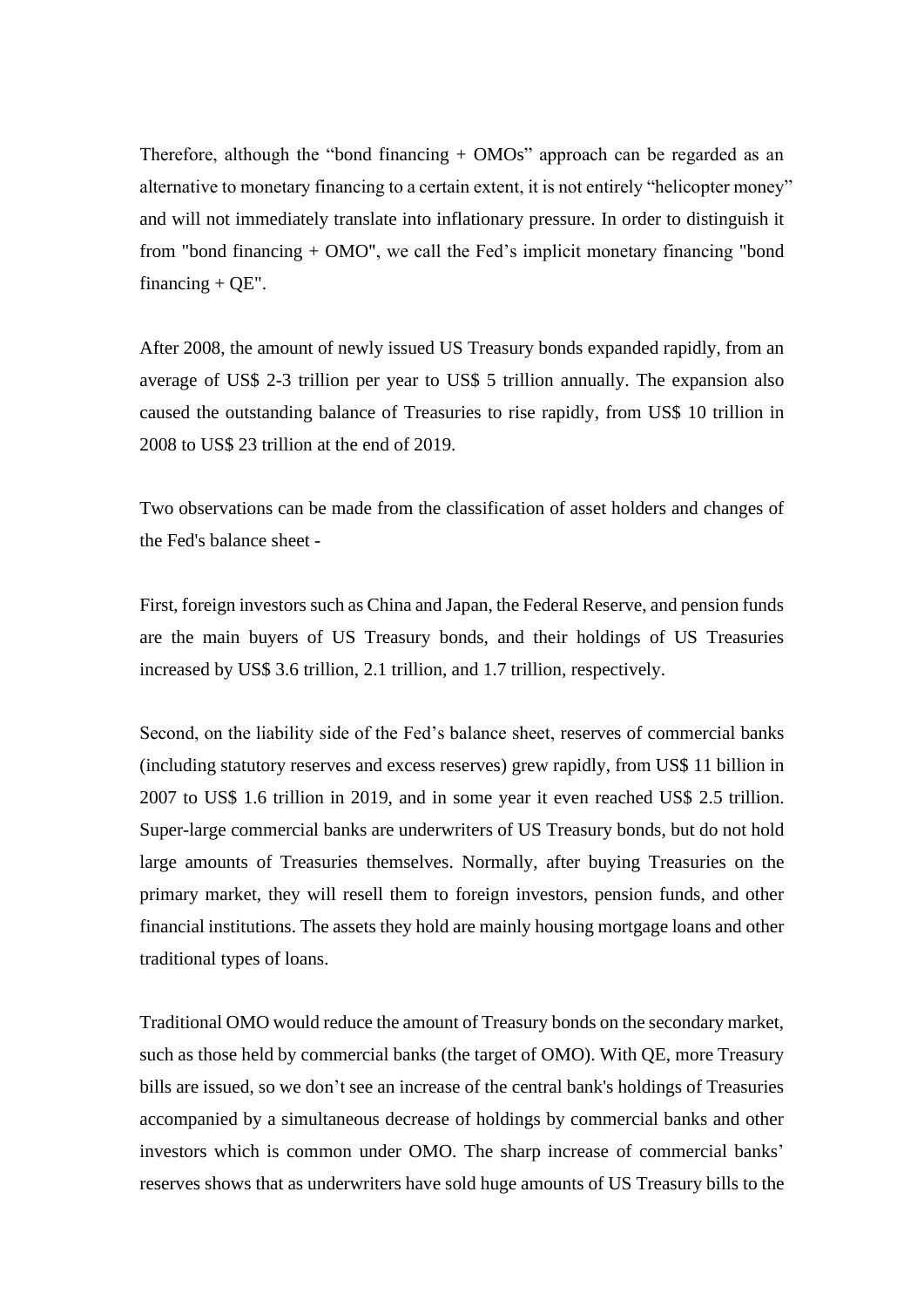Federal Reserve, rather than traditional investors in the secondary market. At this time, the purpose of the Fed's OMO is not only to regulate short-term interest rates, but also provide monetary financing for the fiscal deficit.

In fact, a considerable portion of the newly issued Treasury bonds are sold to the Federal Reserve by commercial banks who act as primary market dealers. The process by which the Fed buys government bonds through OMOs is also the process of money creation. In the implementation of QE, commercial banks acted as an intermediary between the Treasury and the Fed, allowing the Fed to indirectly finance the fiscal deficit.

If Bernanke had much reserve when talking about monetizing fiscal deficit, Richard Fisher, President of the Federal Reserve Bank of Dallas is much more forthcoming. He pointed out: "The Federal Reserve will buy \$110 billion a month in Treasuries, an amount that, annualized, represents the projected deficit of the federal government for next year. For the next eight months, the nation's central bank will be monetizing the federal debt."<sup>9</sup> This doesn't happen only in the United States, but also in other countries. Jean-Claude Trichet, the former European Central Bank President, admitted in an interview with Caixin that major developed countries have practiced de facto deficit monetization since 2008.<sup>10</sup>

Although the policy combination of "bond financing  $+ QE$ " has led to a substantial increase of base money, due to insufficient demand, banks are not willing to lend. Although the growth of base money is staggering, the growth of broad money remains stable, while the average annual growth of CPI dropped from 2.8% in 2002-2008 to 1.6% in 2009-2019.

The policies adopted by the United States during the global financial crisis have been proven relatively successful at least in the past 10 years. The US Treasury and the Fed worked with each other and successfully realized large-scale bond financing and monetary financing without causing inflation. The purchase of Treasury bonds by the

<sup>&</sup>lt;sup>9</sup> Imad Moosa: Quantitative Easing As A Highway to Hyperinflation, p270, World Scientific, Singapore, 2014.

<sup>&</sup>lt;sup>10</sup> An interview with Jean-Claude Trichet: European approach beyond monetization of fiscal deficits. Posted on Caixin on May 26, 2020.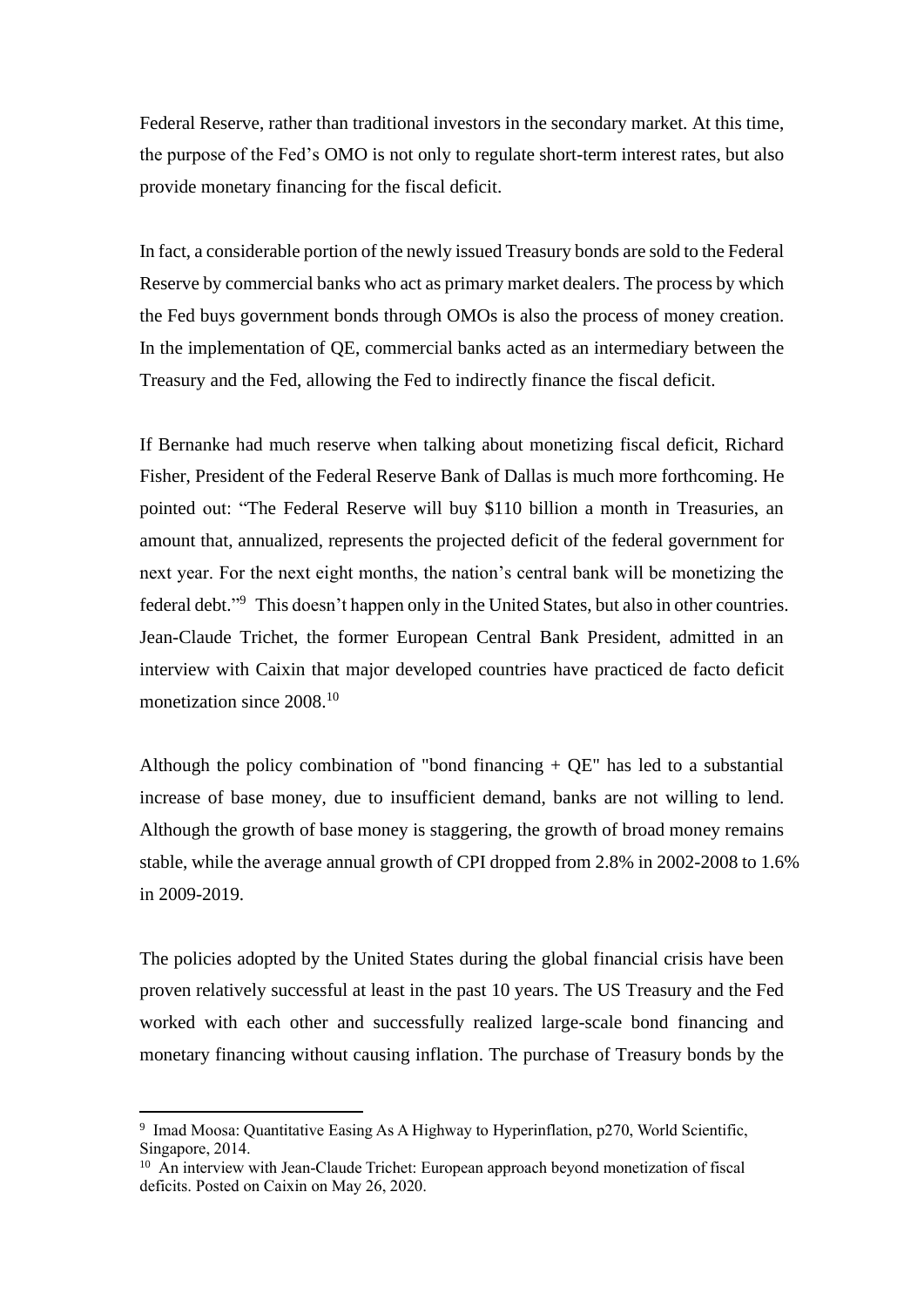central bank has directly lowered the yield of Treasury bonds and greatly reduced financing costs. For example, after the global financial crisis, the US Treasury Department issued about US\$ 5 trillion debt each year. Financing costs can be reduced by US\$ 100 billion assuming there are cost reduction of 200 base points.

The success of the QE policy depends on two conditions: First, at the beginning of the global financial crisis, a series of policy measures by the US government stabilized the market including foreign investors' confidence in the US economy and the US dollar, and the size of US Treasuries held by foreign investors and hedge funds is larger than that of the Fed. Second, the US economy continues to be under deflationary pressure. Because the banking system is reluctant to lend, money supply does not increase with the increase of reserves, and prices have been very stable over the past decade.

Although the United States did not experience uncontrolled inflation that people initially feared, drawbacks of the QE policy are also obvious. For example, it has caused a huge stock market bubble; the massive reserves may be released at any time and increase inflationary pressure. The US Fed alluded in 2013 that it would exit QE for fear that deficit monetization would lead to hyperinflation and the burst of asset bubbles as the economics textbooks said. But compelled by the US economic situations, it continued with QE and at least partial deficit monetization for 14 years, and by now, its balance sheet has swelled to over US\$ 7 trillion. Nobody knows when the "house of cards" will collapse.



**Figure 1: Value of US Treasuries (in billion US\$)**

Source: Wind database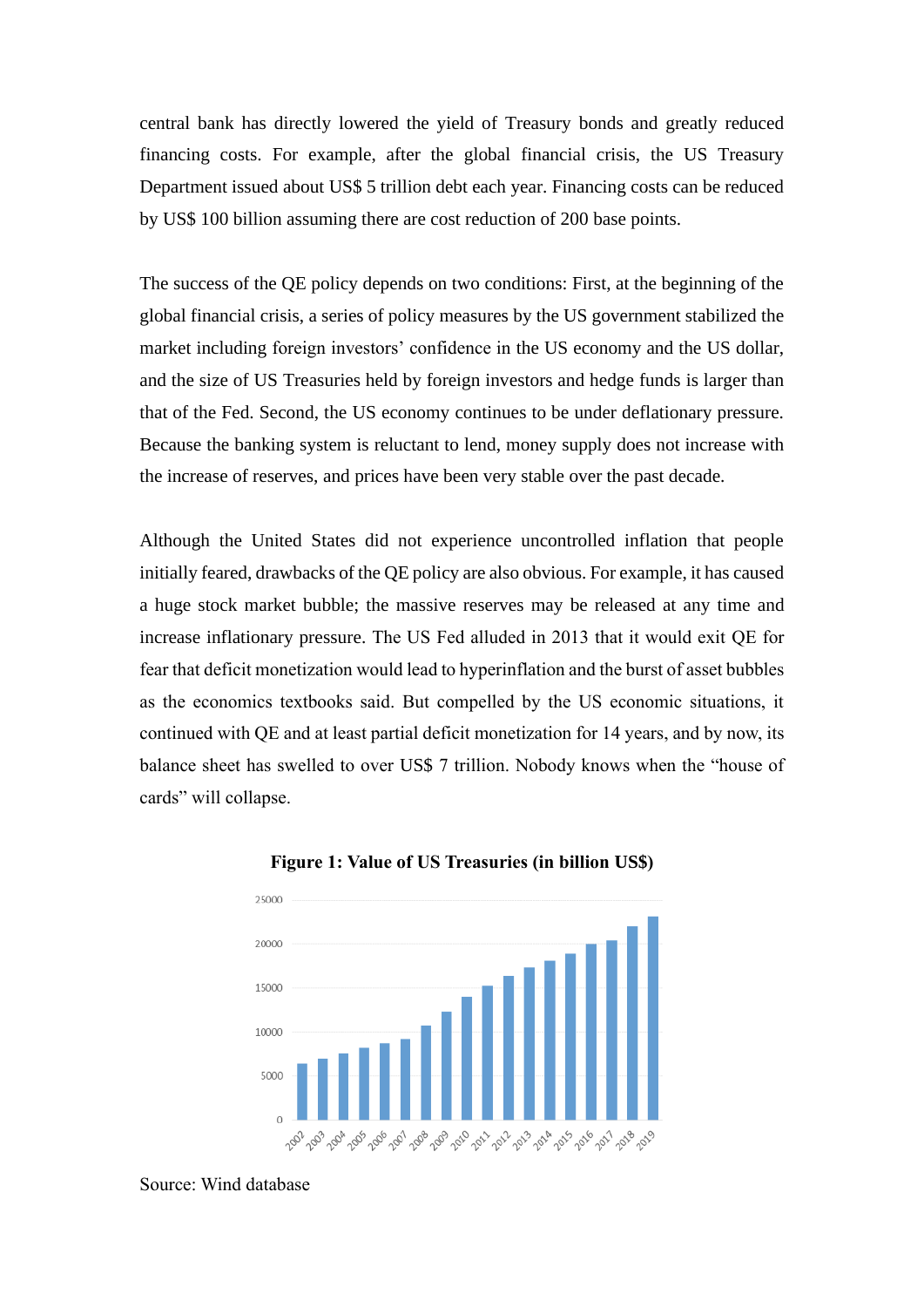

**Figure 2: Value of US Treasuries by types of holders (in billion US\$)**

Source: US Fed



**Figure 3: Reserve deposit at the Fed (in billion US\$)**

# Source: Wind database





Source: Wind database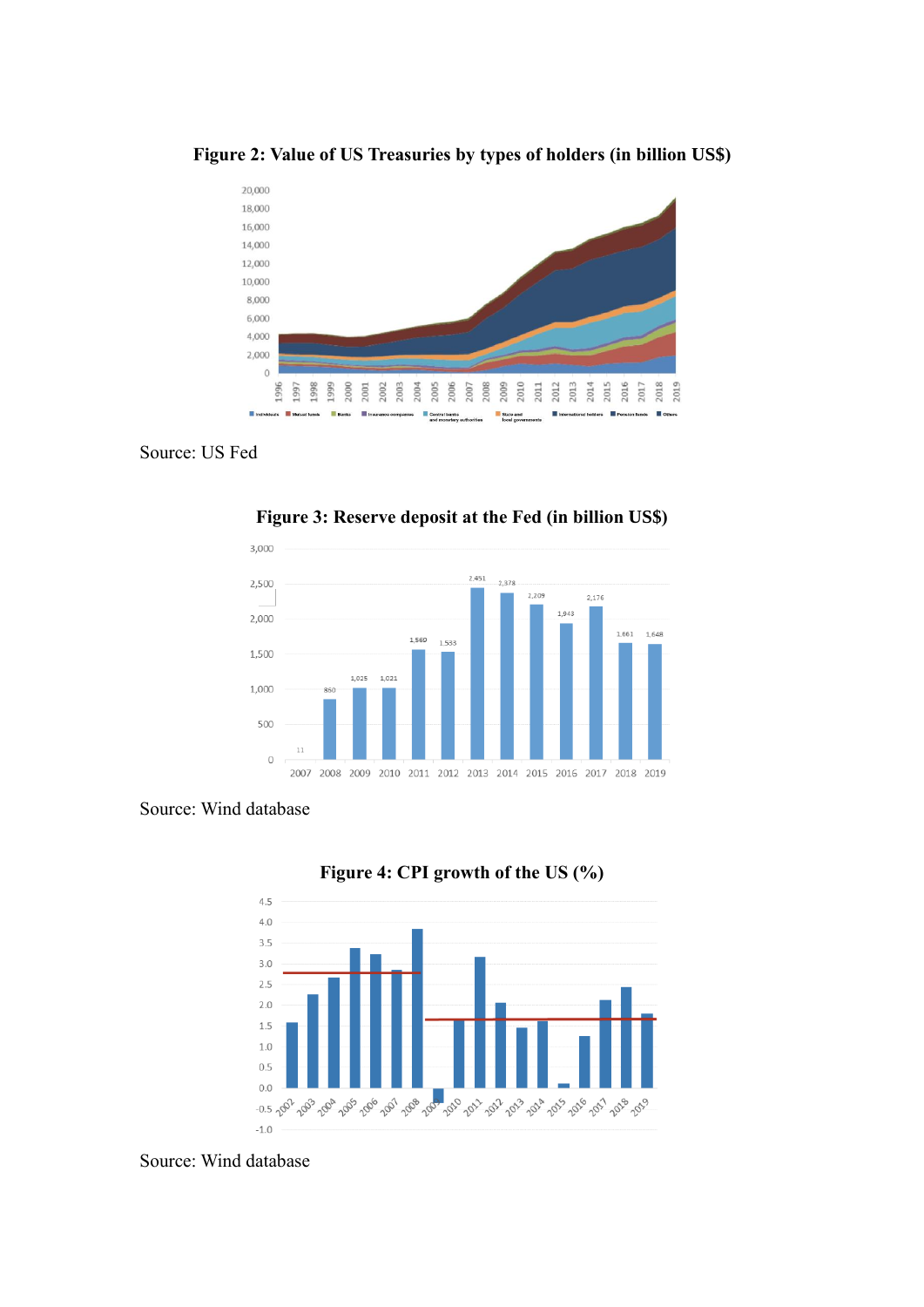#### **III. China's options**

1. Theoretically or practically speaking, monetization of fiscal deficit is not necessarily a no-no.

It has been repeatedly stressed hereinbefore that monetary financing or monetization of fiscal deficit is not necessarily a no-no.

In fact, most of the major developed economies are doing that to various extents. No central bank in the world will publicly announce that they are doing it, but we can tell that from their practice, not to mention that many central bankers have already acknowledged it. It would be unwise to stick with traditional theories and place too much trust on what the central banks officially say.

Similarly, it would be unwise for China to blindly follow what the US and other countries do. Whether to adopt fiscal deficit monetization should be solely based on the actual demands and situation of the Chinese economy, rather than what we are told by books or others. As said before, the Chinese government and academia basically have two concerns over monetary financing: first, it could disrupt fiscal discipline, and the government and the central bank could lose their credibility; second, it could add to inflationary pressure and cause the asset price bubble to further swell.

These are reasonable worries. When the economy is running normally, it's important that the government and the central bank follow due fiscal discipline, and maintain their credibility and people's confidence in the currency. But when the economy contracts, we must roll out extraordinary measures for the extraordinary time, to save the economy from a free fall or even a collapse which could result from insufficient countercyclical measures. Economists usually speak against immediate stopgap measures out of "longterm considerations", but how long is "long term"? Five years? Ten years? The world is too uncertain for us to plan everything ahead. When the fire alarm goes off, the first thing should be to put out the fire, while all possible consequences shall be dealt with afterwards.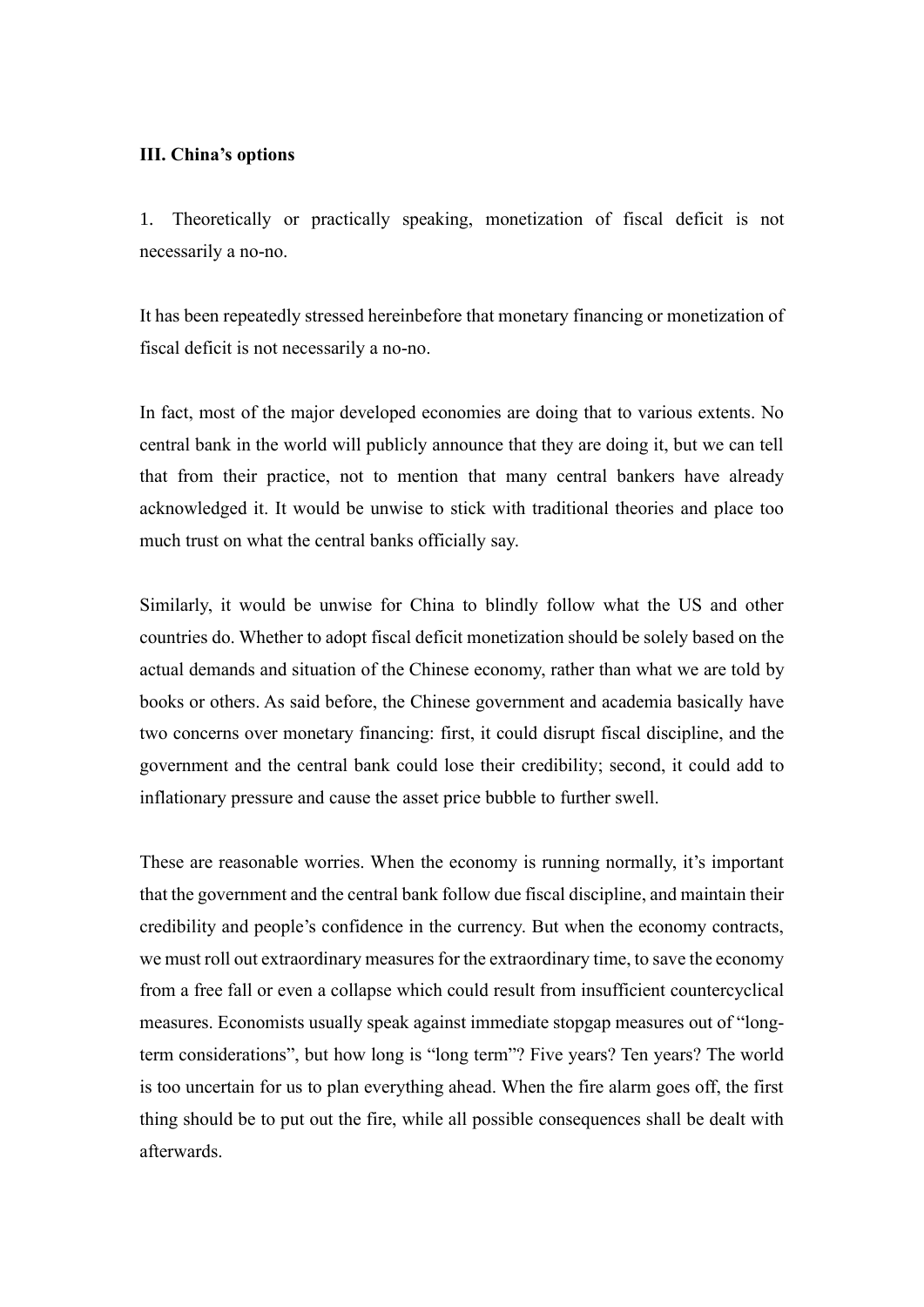When the economy is under deflation pressure, monetary financing will not necessarily cause inflation. China issued 4.1 trillion yuan of government bonds in 2019, and if all had been done through monetary financing, M1 would have increased by the same amount. With M1 standing at 55.1 trillion yuan at the end of 2018, growth of money supply would have registered an extra 7.4%. Since 2018, M1 had been growing at a rate of 3-5%. With monetary financing, the growth in 2019 should have been elevated to around 12% if no other factors are taken into account. That is not much higher than the level before 2017.

Back in 2015 and 2016, as a result of several macroeconomic policies, M1 used to grow at over 25%, the highest speed ever since the global financial crisis. But because of insufficient demand, CPI continued to grow at around 2% or less, while PPI saw negative growth for 54 consecutive months since March 2012. In other words, with insufficient demand, M1 growth propelled by stimulus policy will not necessarily induce inflationary pressure. This has been seen in many countries. As the relationship between money supply and inflation becomes increasingly obscure, most developed countries no longer treat growth of money supply as an intermediate policy target, but have switched to inflation targeting.

China is still facing deflationary pressure caused by insufficient demand. PPI has been experiencing negative year-on-year growth ever since February at an increasing rate. The year-on-year growth of CPI for non-food products has been lower than 1% for three months in a row, and we are now fully aware that the previous hike in food prices was mainly due to shortage of supply rather than higher demand. Increase in supply would relieve the upward strains on the CPI, and it turned out that the month-over-month growth in food prices actually dropped in March and April.

As for worries about further swell in the asset price bubble - empirical studies have shown that a large amount of liquidity is a necessary but not sufficient condition for creating asset bubbles. Current valuations in the Chinese stock market are reasonable in general, and the economic downturn has suppressed the upward momentum in asset prices. As long as the easing policies are implemented appropriately, a large-scale asset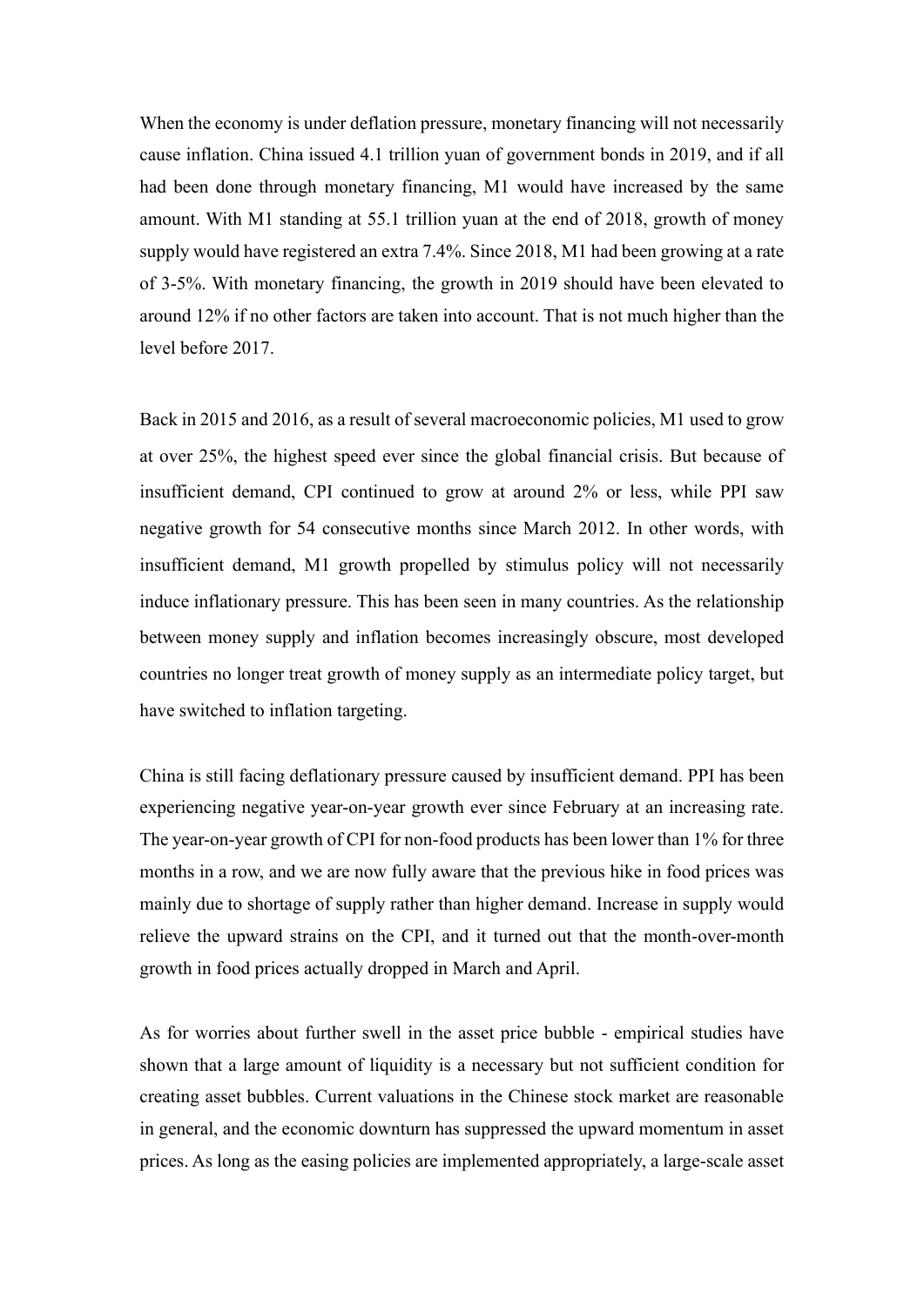price bubble is not very likely. The key regulatory focus should be on preventing overconcentration of funds in certain industries or companies for speculation purposes.

In conclusion, at this unusual time, if China's supply capability remains intact, and the major problems are insufficient demand, a growth rate that is lower than the potential rate and severe unemployment, policymakers can consider some extraordinary measures for countercyclical adjustment, including monetary financing.



**Figure 5: Fluctuations in price indexes for non-food products**

Sources: National Bureau of Statistics of China; Wind database; estimates by the authors.

**Figure 6: Capital market fluctuation is not strongly correlated with M2 growth** 



Source: Wind database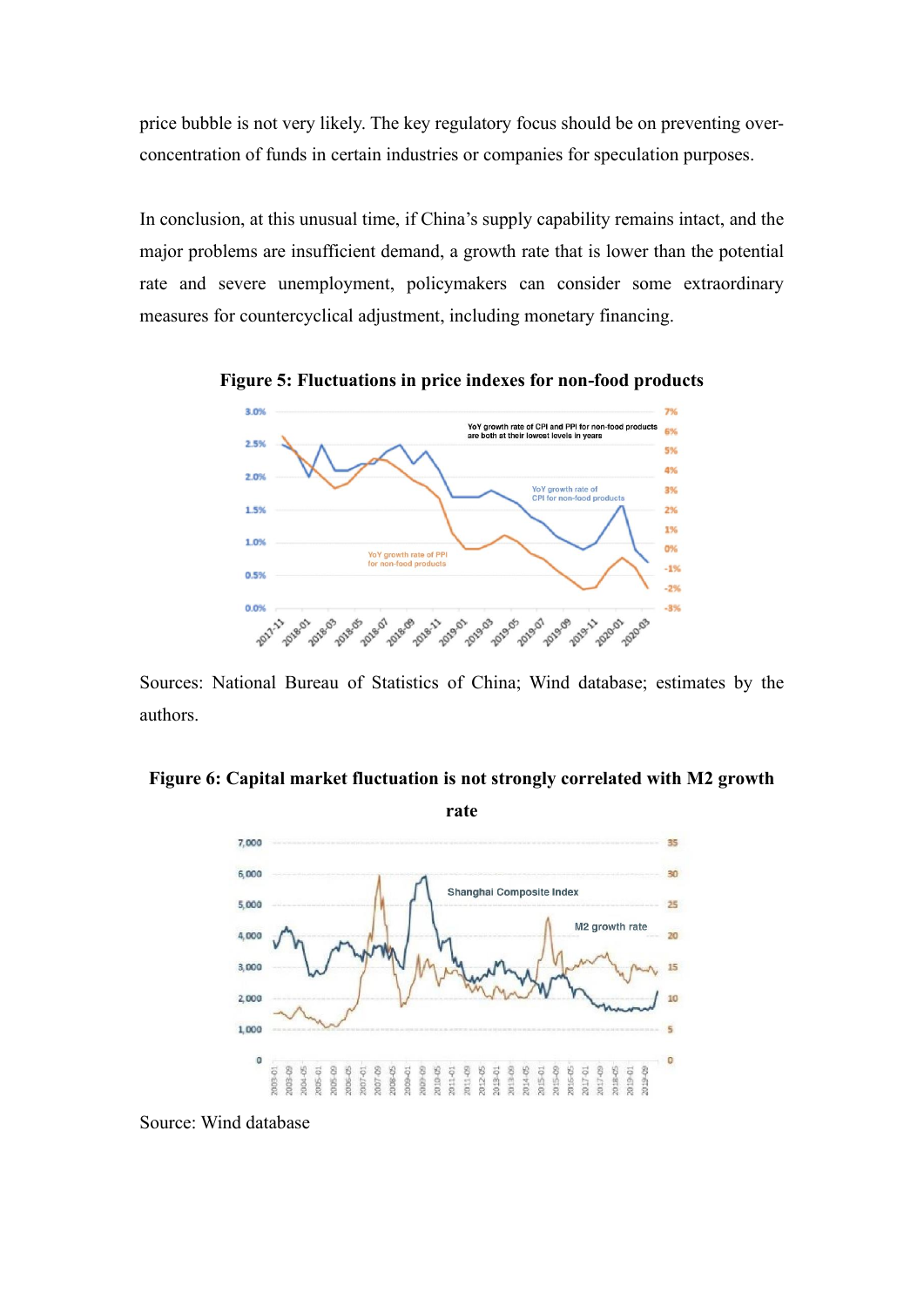#### 2. Possibility for implementing the Chinese version of QE in the future

According to the Two Sessions, China's general public budget is seeing a deficit of 3.76 trillion yuan in 2020; meanwhile, the aggregate fiscal revenue is 6.7 trillion yuan short of the budget, and the Chinese government is planning to issue special bonds of 1 trillion yuan, while the planned issuance of local government special bonds stands as high as 3.76 trillion yuan in aggregate. Considering these, the actual fiscal stimulus injected into the economy may be much higher than what the deficit ratio of 3.6% reflects, although still lower than market expectations.

In addition to the drive to raise funds for its 2020 fiscal spending, the Chinese government also needs to issue new bonds to repay old debts, and may have to help local governments to convert their debt on the financing vehicles (LGFVs) to standard government bonds, local government bonds and local special bonds. Latest information suggests that various types of bonds that the Chinese government plans to issue in 2020 will mount to at least 8.5 trillion yuan, and the number may be even bigger if we include implicit government debts which are not officially counted as government bonds. Total financing in the primary bond market was 45 trillion yuan in 2019, and government financing accounted for 20%. The kind of stress that government bond issuance in 2020 will place on the Chinese capital market need to be further studied. Generally speaking, if not supported by interest rate cuts or other proper monetary policies, the issuance of government bonds is very likely to squeeze the liquidity available for financial institutions, push up the yield curve and the financing costs. As a result, the Chinese economy will not be able to reach its full growth potential.

Deficit financing could be arranged in the following order: first, issue government bonds with various terms to non-bank financing institutions (the general public); second, issue government bonds to commercial banks; third, try out the Chinese version of QE; and finally, turn to the last resort of monetizing fiscal deficit. The central bank should also adjust the monetary policy accordingly to facilitate the issuance of government bonds.

When the government issues bonds to the general public and commercial banks, the People's Bank of China (PBOC) should reduce the required reserve ratio based on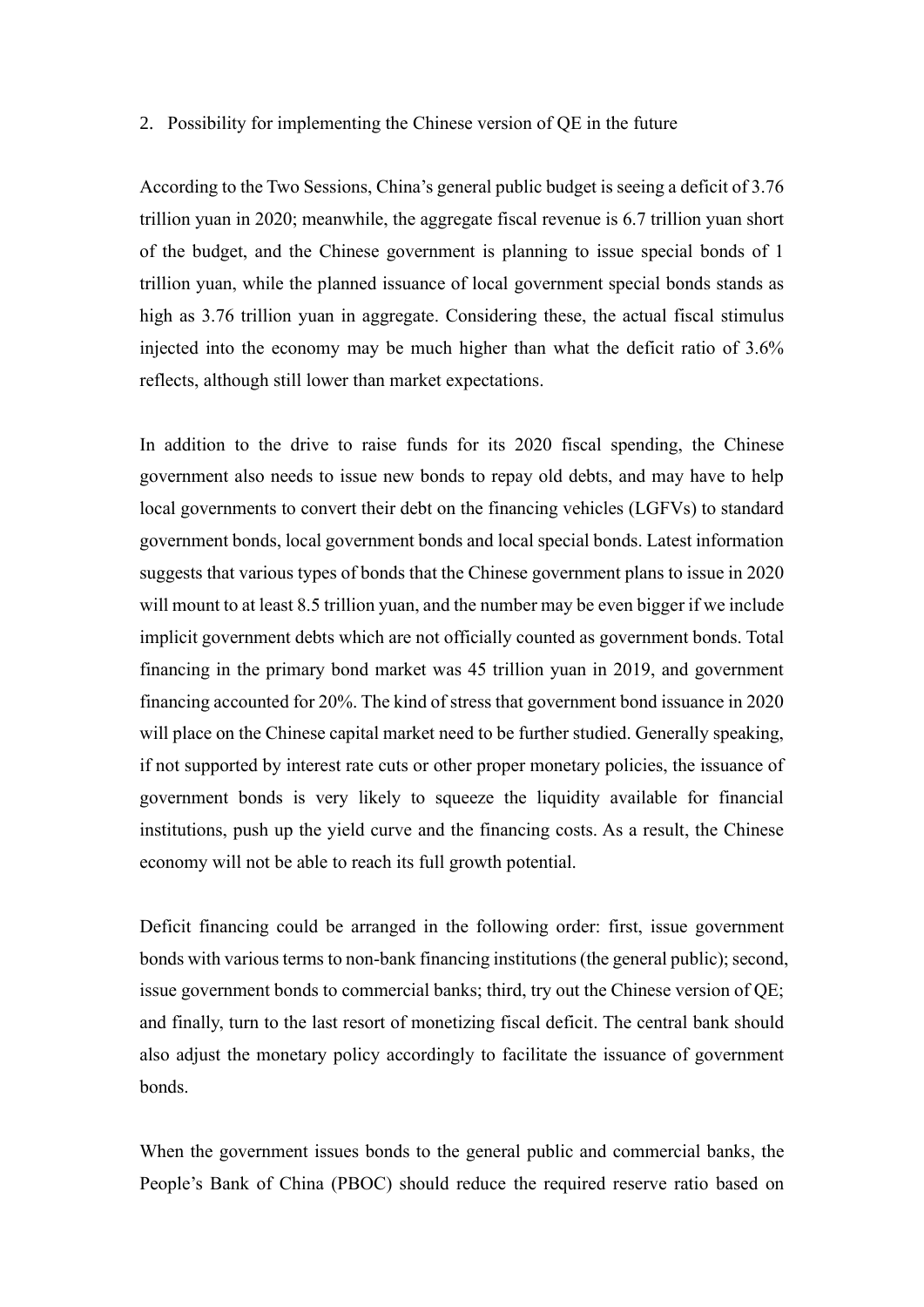changes of the bonds' yield curve, release liquidity into the market and curb the crowding-out effect. Based on the experience of special government bond issuance back in 1998, the central bank can reduce the required reserve ratios for some of the commercial banks which can then use the additional money to buy special government bonds, while the interest rates of these bonds could be set at levels similar to that on excess reserves.

The PBOC is prohibited by law from directly purchasing government bonds on the primary market. But if the yield curve of government bonds continues to rise despite the easing of monetary policies such as required reserve ratio cuts, benchmark interest rate cuts, reverse repos, and reductions in medium-term lending facilities, the central bank could consider changing the approach and scale of open market operations (e.g. stopping reverse repos and turning to direct purchase), and roll out the Chinese version of QE. If QE cannot lower the yield of government bonds to acceptable levels either, the country may have to turn to the last resort of monetary financing.

Since March, after multiple required reserve ratio cuts and interest rate adjustments, the interest rates of short-term bonds have dropped significantly, but those of long-term bonds have only seen slight declines. For example, the yield on 1-year government bonds trended down from 2.36% in early January to the current 1.31% by 105 base points; during the same period, the yield of 10-year government bonds only decreased by 55 base points in contrast. However, with the injection of liquidity slowing down, the interest rates of government bonds with various maturities have all bounced back to different extents ever since May. In the meantime, the interest rate spreads of credit bonds remain at around 100 base points, similar to the level back in May, 2019. Out of concerns over inflation and insufficient monetary easing, market participants have expressed doubts about whether the yield rate of 10-year government bonds could drop below 2.6% (see Figure 7). Recent developments have shown that liquidity ease in the short term can hardly slash the long-term yield rates.

But if the central bank rolls out QE and purchases long-term government bonds on the secondary market, it will be able to do that and reduce the financing costs of the real economy.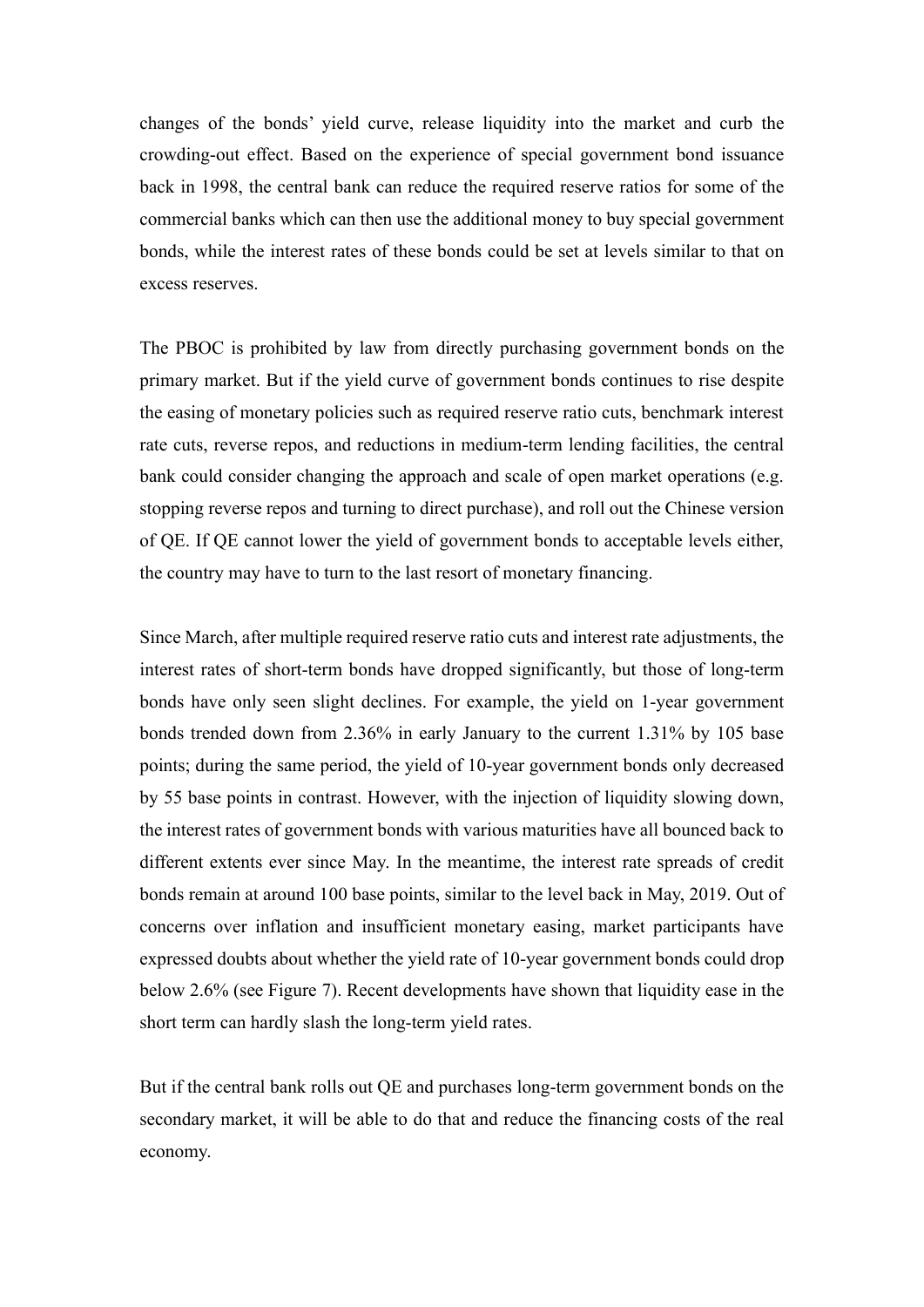If QE is implemented and the central bank starts to purchase assets from commercial banks, its balance sheet will see more excess reserves, and the monetary base will be expanded. But just as the experience of the United States shows, under mounting downward pressure, it is difficult to transfer base money to the real economy. That's why we may not need to worry too much about inflation.

Last, we want to emphasize that given the high savings ratio and high growth rate, the Chinese economy may be far from having to monetize its fiscal deficits. However, we should not rule out the possibility of taking extraordinary measures for extraordinary times in the first place.



**Figure 7: Fluctuations in the yield rates of government bonds with different maturities**

Source: Wind database

## **IV. Conclusion**

The COVID-19 pandemic has set off a bigger tumult in the global financial market than the 2008 financial crisis, and the future remains unpredictable until the virus is brought under control. These uncertainties are partly why China did not set an economic growth target this year. But just as reiterated in the Government Work report, the top priority for the country is to stabilize the fundamentals of the economy. As Premiere Li Keqiang